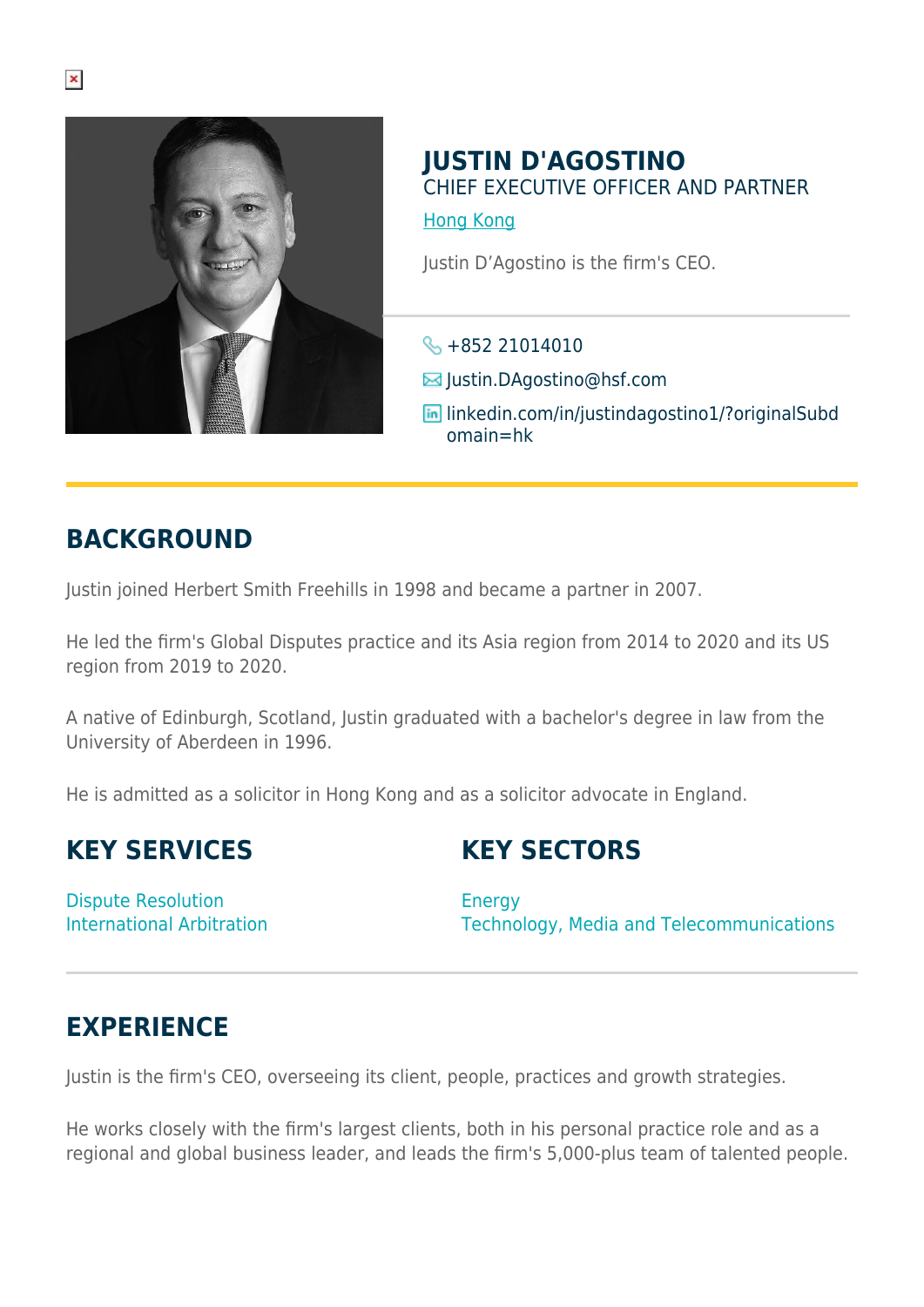During his 23-year career with Herbert Smith Freehills, Justin has overseen the growth of many successful businesses, including the firm's market-leading Disputes practice and rapid expansion in Asia.

A thought leader and skilled practitioner in arbitration and dispute resolution, Justin has appeared before tribunals around the world and regularly sits as arbitrator.

The founder of the firm's first LGBT+ network in 2007, Justin is a strong advocate and active supporter of diversity and inclusion in the firm and the wider community.

He currently chairs the firm's Global Executive and is Executive Sponsor of IRIS, the firm's global LGBT+ network.

Justin's legal experience includes:

- representing the Government of Korea on the first investment treaty arbitration under the US-Korea Free Trade Agreement (Jin Hae Seo v. Republic of Korea)
- advising the Government of Malaysia on a US\$1.2 billion arbitration against the Republic of Singapore concerning the interpretation of a bilateral treaty
- advising Grand Pacific Holdings Limited on its high-profile and successful appeal against a decision by the Hong Kong Court of First Instance to set aside an ICC arbitral award in its favour

His professional, business and community credentials include:

- Ranked in the [FT/OUTstanding LGBT+ Executive Role Model Lists](https://outstanding.involvepeople.org/) rankings every year since 2014
- Honorary Fellow, [Australian Centre for International Commercial Arbitration](https://acica.org.au/)
- Member, [ICC Governing Body on Dispute Resolution Services](http://iccwbo.org/about-us/governance/executive-board/)